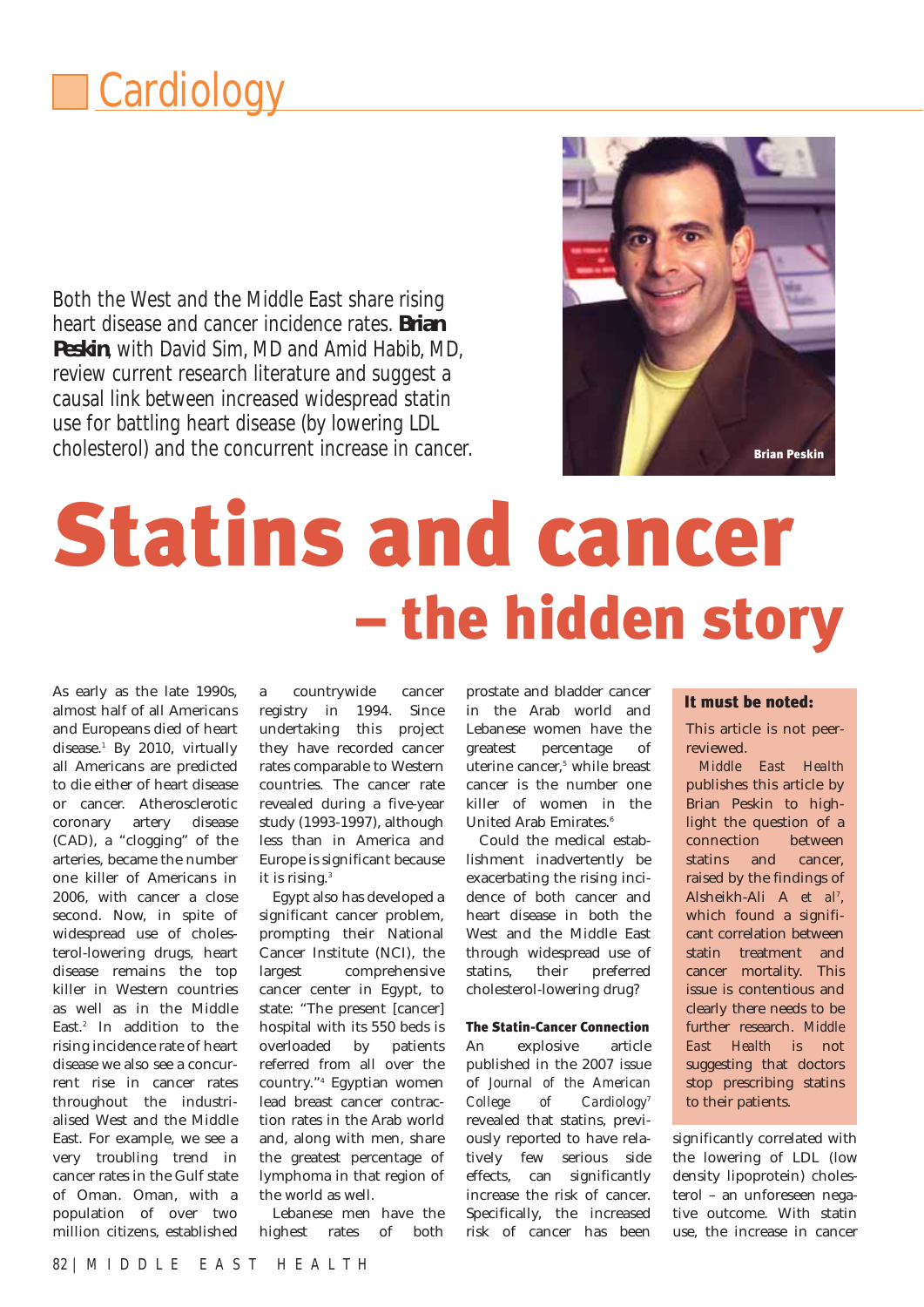deaths counteracts the supposed lower cardiac mortality associated with lower cholesterol, resulting in a neutral effect or increased overall mortality.

TRANSLATION: With statin use, even if you don't die of a heart attack – you will likely die of cancer. Wouldn't it be more desirable to lead a full life while also avoiding both cancer and heart disease?

#### Statins' effectiveness called into question

Prepare to be shocked. Statins, which represent huge profits to the pharmaceutical industry, have been the preferred drug of most cardiologists. However, statins are now being shown to not prevent or reduce heart disease. The inability of statins to have a positive impact on heart disease was predicted in the *Journal of the American Medical Association* (JAMA) over 10 years ago when they concluded that low cholesterol, by itself, did not significantly prevent heart disease<sup>8</sup>: "Our findings do not support the hypothesis that hypercholesterolemia [high LDL cholesterol levels] or low HDL-C [high density lipoprotein cholesterol – aka "good" cholesterol] are important risk factors for all-cause mortality, coronary heart disease mortality, or hospitalization for myocardial infarction or unstable angina in this cohort of persons older than 70 years."

These (and other) poor outcomes prompted the recent medical journal article entitled "LDL Cholesterol: "Bad Cholesterol or Bad Science," published in the *Journal of American*

*Physicians and Surgeons*<sup>9</sup>: "No tightly controlled clinical trial has ever conclusively demonstrated that LDL cholesterol reductions can prevent cardiovascular disease or increase longevity.

"The concept that LDL is bad cholesterol is a simplistic and scientifically untenable hypothesis."

As this article was going to press, the *Journal of American College of Cardiology* published "Beyond Low-Density Lipoprotein Cholesterol – Defining the Role of Low-Density Lipoprotein Heterogeneity in Coronary Artery Disease," reporting more discouraging findings (Mudd et al, 2007; 50:1735-1741): "…despite more aggressive interventions by lowering LDL-C levels, the majority of CAD (coronary artery disease) events go undeterred [not prevented]…

"Measurement of apolipoprotein (apo)B has been shown in nearly all studies to outperform LDL-C and non-HDL-C as a predictor of CAD events and as an index of residual CAD risk."

This recent finding and its implications will be the key to explaining the statincancer connection.

#### Cholesterol-lowering drugs were known to cause cancer a decade ago

A dire warning about statin use was published by two physicians, Thomas B. Newman and Stephen B. Hulley,10 at the University of California in San Francisco in 1996. This same warning was published in the cancer journals over a decade ago. One example appeared in *Cancer Research*11:

"Several trials of cholesterol lowering with drugs to prevent cardiovascular disease events have demonstrated an increase in cancer incidents in the subjects treated with lipid-altering drugs. The trials were randomised, doubleblinded, and lasted an average of 5 years…. A statistically significant excess of malignancy was seen in elderly subjects and women randomized to the drug groups."

None of these studies or their conclusions has ever been refuted, yet we continue to prescribe more and more cholesterol-lowering drugs. Are physicians missing something? Yes.

#### Arterial plaques – it's not the saturated fat

For decades, saturated fat was blamed for the buildup of arterial plaque, the material that can significantly narrow the diameter of arteries. However, a landmark article published in the *Lancet* in 1994 shattered that myth.<sup>12</sup> The investigators analysed plaque and found it contained more than 10 different compounds, none of which consisted of saturated fat. There are also other independent analyses confirming the lack of saturated fat in any arterial plaque.<sup>13,14</sup>

#### Arterial plaque—normally, a harmless natural repair mechanism

As the vasculature ages, it is constantly repaired with new collagen. A number of other repair mechanisms are concurrently working, with cholesterol and Lp(a) lipoprotein acting as "sticky patches" to seal cracks when

injury or damage to an arterial wall occurs.

In healthy individuals, arterial plaques form as a result of these patching activities, but without serious consequences. However, in many individuals, the plaques do not disappear, but build up over time. To explain these perplexing observations, we need to explore cholesterol's makeup.

#### Importance of cholesterol— "Good" or "Bad" terms are misleading

Cholesterol itself can't be "bad" because it is critical in the production of the hormones estrogen, progesterone, and testosterone,<sup>15</sup> keeping our skin water- and chemical-resistant, manufacturing bile salts for digestion of fats, forming our bones, and delivering precious PEOs (Parent Essential Oils) to all the cells of our body. Without plenty of cholesterol, we would all be dead.16



LDL cholesterol continues to be improperly blamed for a myriad of health problems while the real culprit is defective PEOs.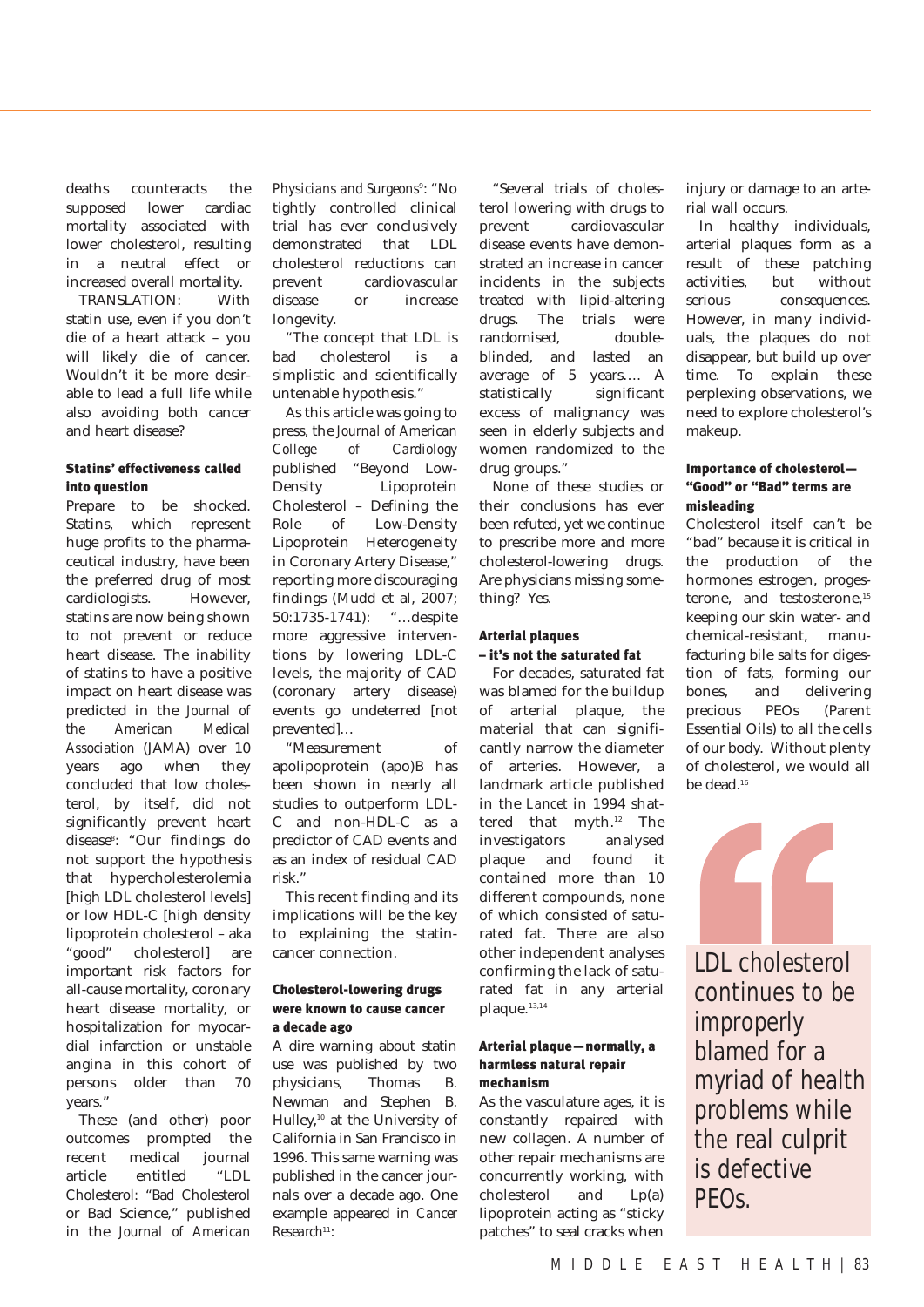

While free cholesterol does exist in the body, 80- 90% is esterified, meaning it is chemically bound to a fatty acid, with a strong preference given to parent omega-6, as shown in Figure 1 (in which R represents the hydrocarbon portion of the fatty acid).

#### The structure of cholesterol itself never changes

That's right; the esterified component changes. It is only the hydrocarbon [alkyl] portion of the ester group that changes. If you term something as "bad," presumably you want to get rid of it, or at least get it as low as possible. This is what the pharmaceutical industry is saying. However, if you got rid of all the LDL-C you would be wiping out valuable fatty acids, as well as a mechanism for removing oxidised fatty acids that should be removed from the body. It would be like stopping "garbage collection".

These cholesteryl esters are transported throughout the body in lipoprotein particles (Figure 2) that are classified according to the ratio of protein to fat, or more simply, the density of the particle, in the following increasing order: chylomicrons, very low density lipoprotein, intermediate density lipoprotein, low density lipoprotein (LDL), and high density lipoprotein (HDL).<sup>17</sup>

#### Importance of esterified cholesterol

Esterified cholesterol comprises the majority of LDL. LDL is much more than just "cholesterol," although few people, including nutritionists and physicians, understand this. It is essential to understand the term cholesterol "esters" if you hope to understand the vital role of LDL in your body. Medical journals confirm this important fact18: "LDL contains up to 80% lipid, including polyunsaturated fatty acids and cholesterol, mainly esters. Linoleic acid, [is] one of the most abundant fatty acids in LDL…"

Furthermore, HM Sinclair, a top EFA researcher and famous English nutritional biochemist;

*(www.britathsoc.org/bas\_hugh\_ sinclair.html)*, made clear in 1984 that about 20% of the free fatty acids of the phospholipids in both LDL and HDL are composed of parent omega-6, too.<sup>19</sup> America's top cardiology publication, the *Journal of American College of Cardiology* (2007;50(18):1735- 1741), published that it is the esterified cholesterol that is the problem in heart disease, but didn't address the reason



Figure 1



Phospholipids

[with EFAs]

why or how to solve it.

Esterification of omega-6 with cholesterol was known as early as  $1941$ ,<sup>20</sup> and is one of the keys to understanding the statin-cancer connection. However, due to widespread inaccurate terminology, we first need to discuss PEOs, EFAs, and EFA derivatives.

#### Parent Essential Oils (PEOs): An essential difference

The term "Essential Fatty Acids" is so frequently misused that I was compelled to coin a new phrase, Parent Essential Oils (PEOs).

"PEOs" refer to the only two true essential fatty acids: parent omega-6 (LA) and parent omega-3 (ALA). The term "parent" is used because these are the whole, unadulterated form of the only two essential fats your body demands, as they occur in nature. Once PEOs are consumed, your body changes only 5-10% of them to "derivatives."21-23 That means 90-95% stay in the parent form in the cell and mitochondrial

Textbook of Medical Physiology Courtesy W.B. Saunders) (Textbook of Medical Physiology Courtesy W.B. Saunders)

Cholesterol

membranes.<sup>24,25</sup> There are a host of omega-6 and omega-3 derivative-based oils being marketed to physicians as EFAs that are in fact nonessential derivatives such as EPA (eicosapentaenoic acid), DHA (docosahexaenoic acid), and GLA (gamma-linolenic acid). Fish oils are made up almost exclusively of omega-3 derivatives. Scientifically and biochemically, calling these derivatives "EFAs" is wrong. Derivatives are not EFAs because they are not essential – your body has the ability to make them as needed from the PEOs. Taking fish oil and other health-food-store "EFAs" often leads to pharmacological overdoses, which can be very harmful.

#### Food processing adulterates most parent pmega-6

In the past several decades, processed foods – in particular, frozen foods and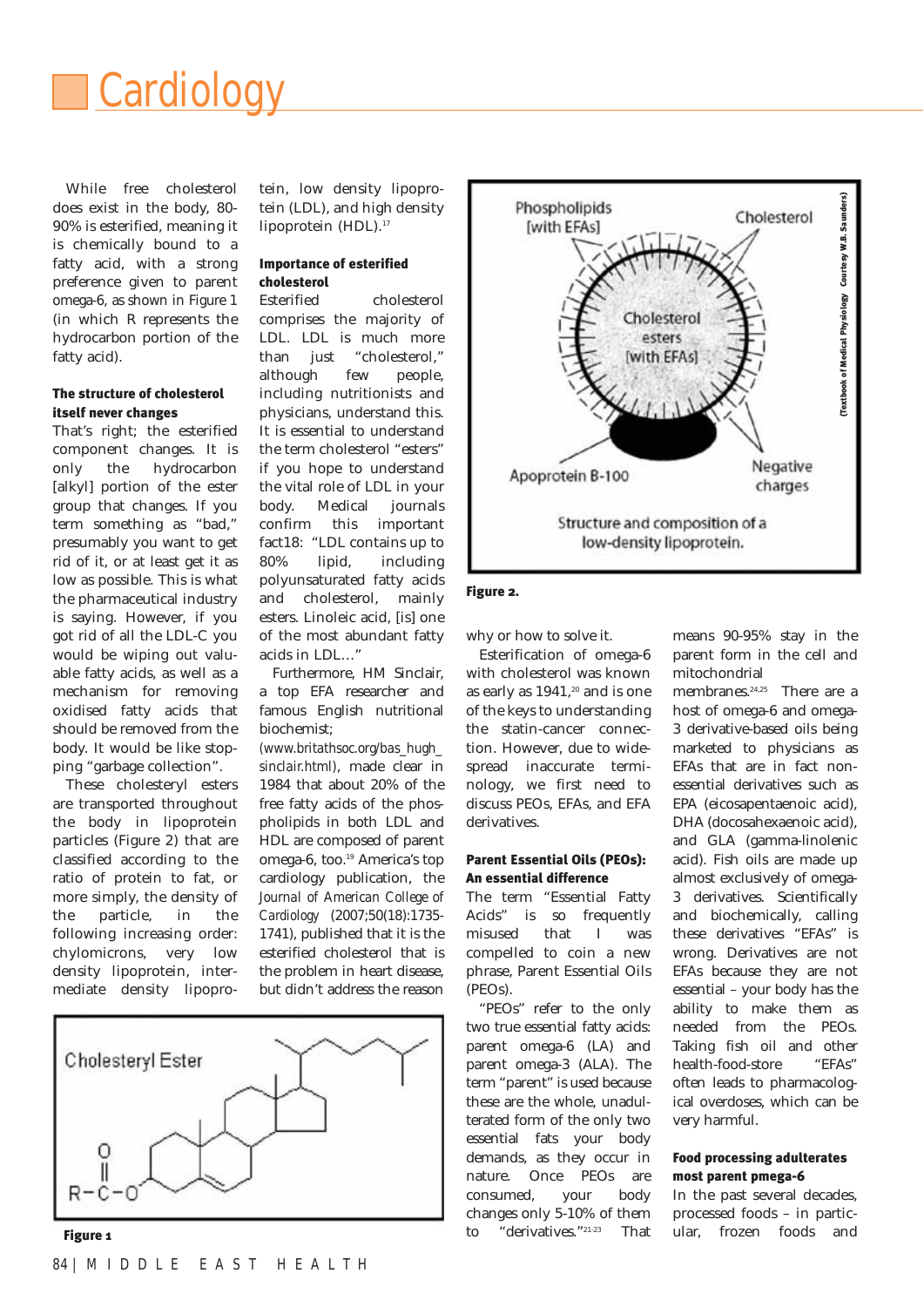

restaurant cooking oils – have increasingly incorporated trans fats (hydrogenated) and other unhealthy fats and oils resulting in less parent omega-6 for incorporation into cell membranes, and conversion into arachidonic acid, which is a source of many prostanoids and leukotrienes used in inflammatory, immune, and signaling functions.<sup>26,27</sup>

One of the important features of cell membranes is their fluidity, which results from local disordering of the bilayer induced by the cis double bonds of unadulterated unsaturated fatty acids.28 Membrane fluidity increases when more PEOs (functional parent EFAs, in particular, parent omega-6) are available to incorporate in the membrane lipid bilayer. When natural PEOs are replaced by trans fats (hydrogenated), the fluidity changes, and that can cause significant reduction in critical cellular O2 transfer.

A category of synthetic fat that is increasingly used as a substitute for trans fats is interesterified fats termed IE fat. Consequently, IE has its own set of health problems such as abnormally raised resting blood glucose levels.<sup>29,30</sup>

#### **Commentary**

It is important to understand that cooking oil manufacturers avoid omega-3 oils because they are much more unstable than the parent omega-6 series oils. Therefore, most omega-3 in the diet is unadulterated and of no concern in our analysis of adulterated PEOs. Many seeds, nuts, grains, eggs, etc. contain omega-3 and omega-6 unsaturated fatty acids, but typically the amount of omega-6 far outweighs the amount of omega-3; flax seeds are an exception.

Even when margarine and other hydrogenated products contain relatively few trans fats – as little as 1-2% – this translates to an enormous number of defective trans fat molecules. In absolute numbers there are an enormous  $1x10^{21}$  molecules in each tablespoon of oil. Therefore, the potential to cause great damage, either integrally in the cellular structure, or in biochemical reactions, is highly significant since many of us consume much more than a single tablespoon of processed oil each day. Add to this number of defective oil molecules the huge number of defective fat molecules from other processed sources and you should be terrified at what you, your family, and your patients have been consuming for decades.

#### Avoiding fat isn't a CAD solution – PEOs are

As the *New England Journal of Medicine* makes clear: "Diets high in polyunsaturated fat (PEOs) have been more effective than low-fat, high-carbohydrate diets in lowering cholesterol as well as the incidence of heart disease."31 The key is making sure the PEOs are unadulterated.

#### Otto Warburg, MD, PhD: "Lowered cellular oxygen equals cancer!"

Just as oxygen deprivation causes heart disease, sustained oxygen deprivation causes cancer, too. Over 70 years ago, the Nobel prize-winning physician and master chemist Otto Warburg, MD, PhD, demonstrated that a sustained reduction of 35% in the level of cellular oxygen causes cancer, and does so each and every time the deficiency occurs for an extended period. Oxygen deprivation is cancer's prime cause and the high ratio of fermentation to respiration is cancer's prime characteristic.32,33 (In the August 2007 *Townsend Letter for Physicians* at *(www.brianpeskin.com/townse nd.html)* Cancer's prime cause, cellular hypooxygenation (hypoxia), was directly proved by American research scientists in the  $1950s$ .<sup>34,35</sup> Back then they didn't know how to increase cellular oxygenation; whereas today we do, and this is the key in answering why the "statincancer" connection occurs and how to prevent its tragic consequences.

#### **Commentary**

- 1. Warburg proved depressed cellular respiration and phosphorylation are the cancercausing effects of decreased cellular oxygen.36
- 2. Physico-chemical experiments *(Campbell, et al.*37*)* show that parent omega-6 (LA) can bind twice as much oxygen and disassociates (releases its oxygen) at a much higher pressure (physiologically useful), much closer to haemoglobin, than non-essential oleic acid does.<sup>37</sup> Therefore, the 35% cancer-causing hypooxygenation (deprivation) threshold is breached with insuffi-

cient or adulterated parent omega-6.

- 3. Oxygen disassociation curves for oleic acid compared with omega-6, prove a 50% reduction in oxygen transfer is possible.
- 4. Decreased cellular oxygenation can therefore systemically occur in any membrane – any tissue in the body can become a potential cancer site.<sup>37</sup>
- 5. Campbell et al.'s seminal experiment<sup>37</sup> conclusively showed a 50% reduction in oxygenation when a PEO deficiency occurred. Now imagine this effect coupled with already lowered parent omega-6 esterified cholesterol from statins. The chain of events is: **Lowered Cholesterol = Fewer PEOs = Less Cellular O2 = Cancer.**

#### In summary

We have explained in detail that the common link between LDL cholesterol and decreased oxygenation occurs because cholesterol is esterified with large amounts of parent omega-6 before it is combined with lipoprotein as LDL particles for transportation within the body.20,38 Even though statins increase the uptake of LDL cholesterol from the blood, they decrease overall cellular LA because absolute levels of cholesterol are decreased. This affects oxygen transmission across the cell membranes since the structure of the phospholipids that form a major portion of the cell membrane are a reflection of the composition of unsaturated fatty acids and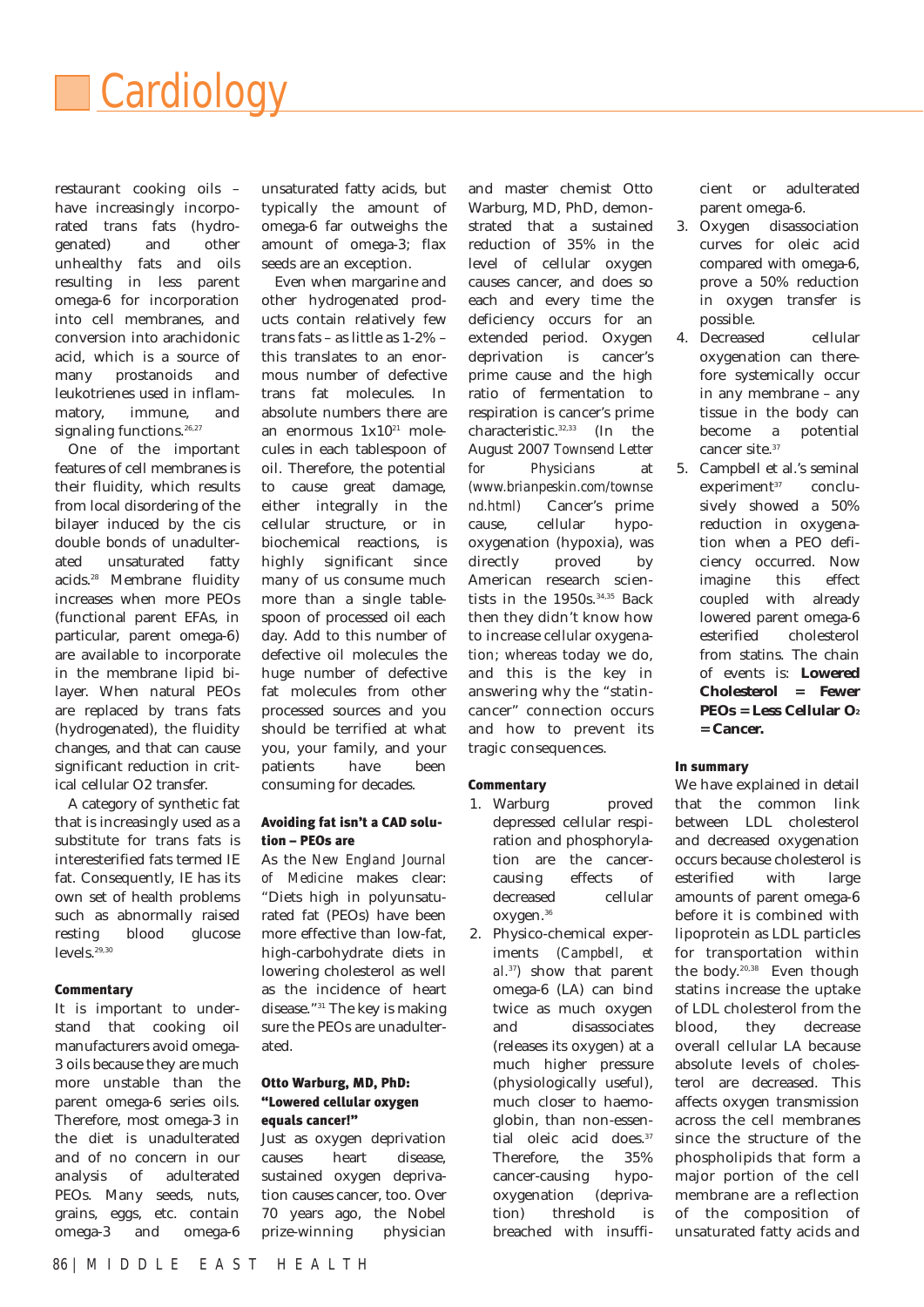

bioavailability in the blood.<sup>28</sup>

#### Defective LDL cholesterol becomes a "Defective Delivery System"

With the consumption of organic, unprocessed, PEOs from natural sources such as walnuts, almonds, Brazil nuts, sunflower seeds or their (unprocessed) cooking oils rather than adulterated oils and trans fats, LDL cholesterol should be made up of significant amounts of properly functioning LA. However, since LDL cholesterol is the transport vehicle for PEO delivery into your cells, it does not care about the state of the essential fatty acids it is carrying. LDL cholesterol will transport adulterated essential fats already damaged by food processors into the cell. It is primarily the adulterated (defective) parent omega-6 that causes plaque, not saturated fat. So, while statins reduce LDL cholesterol by reducing the defective parent omega-6 from processed food it is carrying, and therefore reducing plaque, at the same time the statins are lowering the transport of vital oxygenating unadulterated PEOs into the cells. This is the reason why patient cholesterol numbers steadily decrease, yet patient heart attacks continue to increase.

The popular belief, even among physicians, is that the evidence like the METEOR (2007) trial, for example, shows there is a decrease in heart attacks in patients taking statins. The facts are that although cholesterol was lowered and halted progression of atherosclerosis, in the placebo group no patient suffered a serious cardiovascular event whereas in the treatment group (rosuvastatin) there were eight serious cardiovascular events including heart attack and angina, a bad outcome. *(www.drbriffa.com/ blog/2007/03/30/hailed-meteortrial-results-not-as-stellar-as-weare-led-to-believe/).* In addition, this randomised controlled trial had a number of serious flaws that were pointed out in an editorial in *JAMA*, which accompanied the article (Lauer MS, *JAMA*, 2007;297:1376-8).

#### Stop blaming cholesterol

LDL cholesterol continues to be improperly blamed for a myriad of health problems while the real culprit is defective PEOs. LDL cholesterol has no alternative but to transport these killers throughout our body since, due to food processors' requirement for extended shelf-life in the oils they sell, we have insufficient properly functioning LA in our diets. The nutritionists never make this critical connection and incorrectly identify the "problem" as LDL cholesterol.

To repeat: the reason for the ineffectiveness of statins to stop heart disease is they simply can't eliminate enough of the defective PEOs being transported in LDL esterified cholesterol. In addition, they simultaneously remove correctly functioning PEOs, because they reduce its cholesterol carrier – a doubly bad effect. This is why the absolute LDL number is irrelevant if the diet contains sufficient unadulterated PEOs. Statins don't discriminate between eliminating functional, unadulterated PEOs and nonfunctional, adulterated PEOs.

#### Reducing LDL cholesterol increases blood clots and facilitates metastasis of cancer

Defective parent omega-6 is

the arteries) and then being unable to dissolve away naturally, as they do with external cuts. As referenced earlier, blood clots are a tremendous problem with cancer cases, responsible for over 80% of the cancer mortality rate because they facilitate cancer transport throughout the body when it would not have spread otherwise. This fact was known in 1958.<sup>39,40</sup> Experiments from Florida Hospital Institute of Translational Research shows that blood clots are often caused by biochemical factors contained in small cancerous tumours, like TF (Tissue Factor), that is otherwise found only in normal tissue − not in the blood − that normally causes clotting only from vascular injury. When cancer cells carrying TF enter the blood, small clots are formed on the cancer cell's surfaces. The blood platelets, which are small cells that stick to injured blood vessels to help prevent blood loss, then stick to the clot-covered cancer cell. This sticky 'sandwich' of cancer cell, blood clot and platelets is able to stick to the inside of the blood vessel wall. A clot provides a "safe haven" for the cancer cell, giving it the time it needs to squeeze between the cells that line the blood vessel and escape into the tissues, where it can multiply into a secondary tumour.

also the root cause of thrombosis (blood clots forming in

#### AA is important to counteract cancerous clotting and CAD

Humans obtain arachidonic acid (AA) either ready-made in food or from the parent omega-6, if it is unadulterated. AA is not harmful: it is

### Statins not linked to reduced stroke deaths

As this article was going to press another negative, unexplainable and baffling result of statins was published by Reuters, 3 December 2007 *(www.reuters.com/article/ healthNews/idUSN2922862020071129)* which highlighted these points:

"…Doctors baffled by findings indicating lower cholesterol levels were not linked to reduced stroke deaths.

Dr Sarah Lewington of the University of Oxford in Britain was quoted as saying: "Because most of the benefit of statins in preventing cardiovascular events can be

ascribed to the LDL reduction, it is puzzling that LDL cholesterol is not associated with stroke risk."

"I think all we can say is that we don't really understand what's going on here. And we need to know more about cholesterol and more about stroke subtypes to find out what's going on."

For the first time, this baffling outcome is now both predictable and explained.

"Any drug that artificially lowers cholesterol also lowers transport of cancer-fighting, oxygenating PEOs!"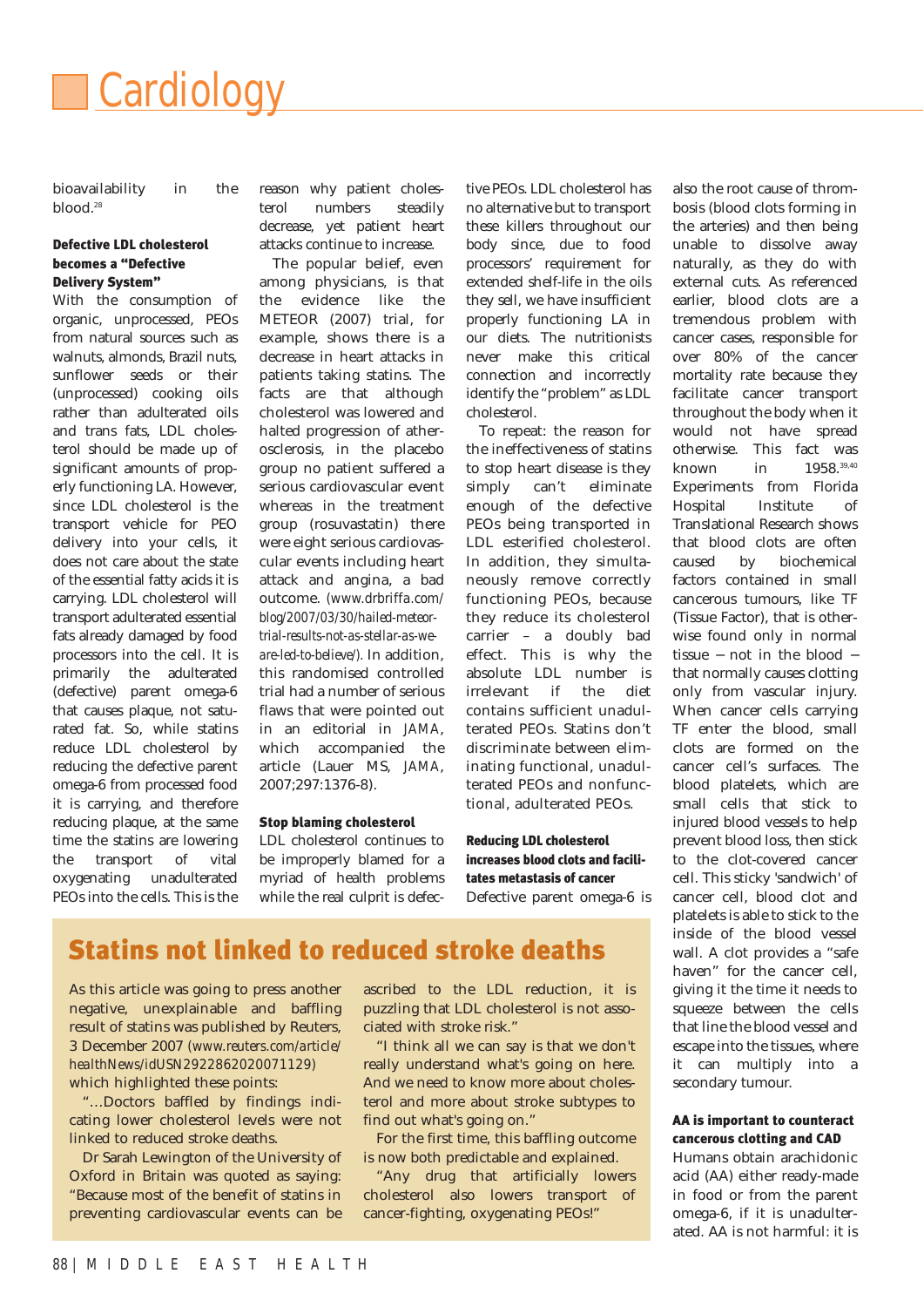

the precursor to prostacyclin – the most potent antiaggretory agent (natural "blood thinner") and inhibitor of platelet adhesion.<sup>41</sup> Lowering esterified LA through the lowering of LDL cholesterol automatically decreases the body's natural anti-aggretory AA.41 In view of the above, this is a very bad effect as it will directly lead to increased risk of a blood clot and ultimately contracting cancer (and CAD).

#### Atherogenesis, adulterated PUFAs, and LDL cholesterol: More connections

The eminent researcher HM Sinclair published his finding that PEO deficiency causes an enormous permeability increase in skin along with increased capillary fragility.<sup>42</sup> We will use this information and connect it to the vascular system in an unexpected way.

#### Intima is 100% parent omega-6

We need to know the innermost arterial layer, the intima, is epithelial tissue which is 100% parent omega-6; there is no omega-3 in skin.43,44 The delicate intima requires unadulterated parent omega-6 and doesn't get enough because of

#### Arachidonic acid

AA from parent omega-6 (LA) contributes to smooth working of vascular function and increased blood flow. AA provides eicosanoids for response to injury – acting as a healer – helping to heal vascular injury.

surplus adulterated fats or because statins decrease LDL cholesterol, which transports the parent omega-6 and lowers the associated LA to hypo-oxygenating, cancercausing levels.

The authors of the following journal article understood the Parent Essential Oil connection in 1982, but few of us heard the news reported in *British Medical Journal*<sup>45</sup> in 1982 that LA and most polyunsaturated fatty acids, including AA and EPA, were found to be lower (depleted) in heart attack victims. Their conclusion was that the fatty acid patterns of the phospholipids [PEOs] constitute an independent risk factor for heart disease.

#### **Commentary**

This *BMJ* article "hits the nail on the head". Deficiency of PEOs is associated with increased heart attack risk. Don't think that the solution is to minimise parent omega-6 (along with parent omega-3), because of "oxidation" concerns. It is true that, in part, fats and oils oxidise for energy. Normal oxidation of fatty acids (for energy production) proceeds in the mitochondria via beta oxidation after activation by acyl-CoA synthetase.

Adulterated parent omega-6 deposits in cell membranes lead to abnormal oxidation – oxidation from adulterated oils at the site of vascular injury causing injurious inflammation. Abnormal oxidation involves formation of hydroperoxides from the double bonds of the PEOs. This harmful partial oxidation involves no energy

(ATP) production.

All cells oxidise fuels for energy and this is a normal process. However, food processing oxidises PEOs prematurely forming nonfunctional foods which cause vascular injury and destroy the body's inherent repair mechanism.

#### The solution

Ensure that patient's diet contains generous amounts of unadulterated PEOs with a ratio of LA:ALA greater than 1:1 and less than 2.5:1 by eating unadulterated, unprocessed foods. To make simpler and easier with noncompliant patients, patients should consider supplements.<sup>46</sup>

Have patients minimise foods containing significant amounts of trans fats (hydrogenated), interesterified fats, and other adulterated hypo-oxygenating fats.

My research strongly supports the (prophylactic) use of an unprocessed organic supplement with a ratio of parent omega-6 to parent omega-3 of between 1:1 and 2.5:1. With this ratio, suggested use is 725 mg per 18 kg of body weight (e.g. 3 grammes for a 72.5 kg. person on a daily basis). I term this the "Peskin Protocol." For an in-depth analysis of how this specific ratio is determined see "The Scientific Calculation of the Optimum Omega-6/3 Ratio," at *www.CambridgeMedScience.org.*

*("Optimum PEO Ratio")* or *www.BrianPeskin.com* ("EFA Report").

#### The Author

■ **Brian Peskin** is the primary contributing medical researcher at the Cambridge International Institute for Medical Science

*(www.CambridgeMedScience.org)*. He has exclusively devoted the past five years to the cause and solution of cancer. This article is based on information in *The Hidden Story of Cancer*, written by Brian Peskin with clinical researcher Amid Habib, MD, FAAP, FACE. This book is available from Pinnacle Press, P.O. Box 56507, Houston, Texas 77256, USA, or by phoning +1-713-979-0065 internationally.

Brian Peskin earned his Bachelor of Science degree in Electrical Engineering from Massachusetts Institute of Technology (MIT) in 1979. He founded the field of Life-Systems Engineering Science in 1995. Peskin was appointed adjunct professor at Texas Southern University in the Department of Pharmacy and Health Science from 1998-1999. Peskin combines theory with practicality in a very unique way. He is the first to acknowledge he is often the messenger of the information already published in leading medical textbooks and medical journals. His unique insights have on occasion led a few malcontents to label him a "quack".

#### ● For more information visit *www.BrianPeskin.com* and *www.CambridgeMedScience.org.*

■ **David Sim**, MD is a leading cardiologist practicing in Boise, Idaho, USA.

■ **Amid Habib**, MD is a leading endocrinologist practicing in Orlando, Florida, USA.

■ Special thanks to Debra Peskin, Pharm. D., Marissa Carter, PhD, and Daveda Lamont for their assistance in this article.